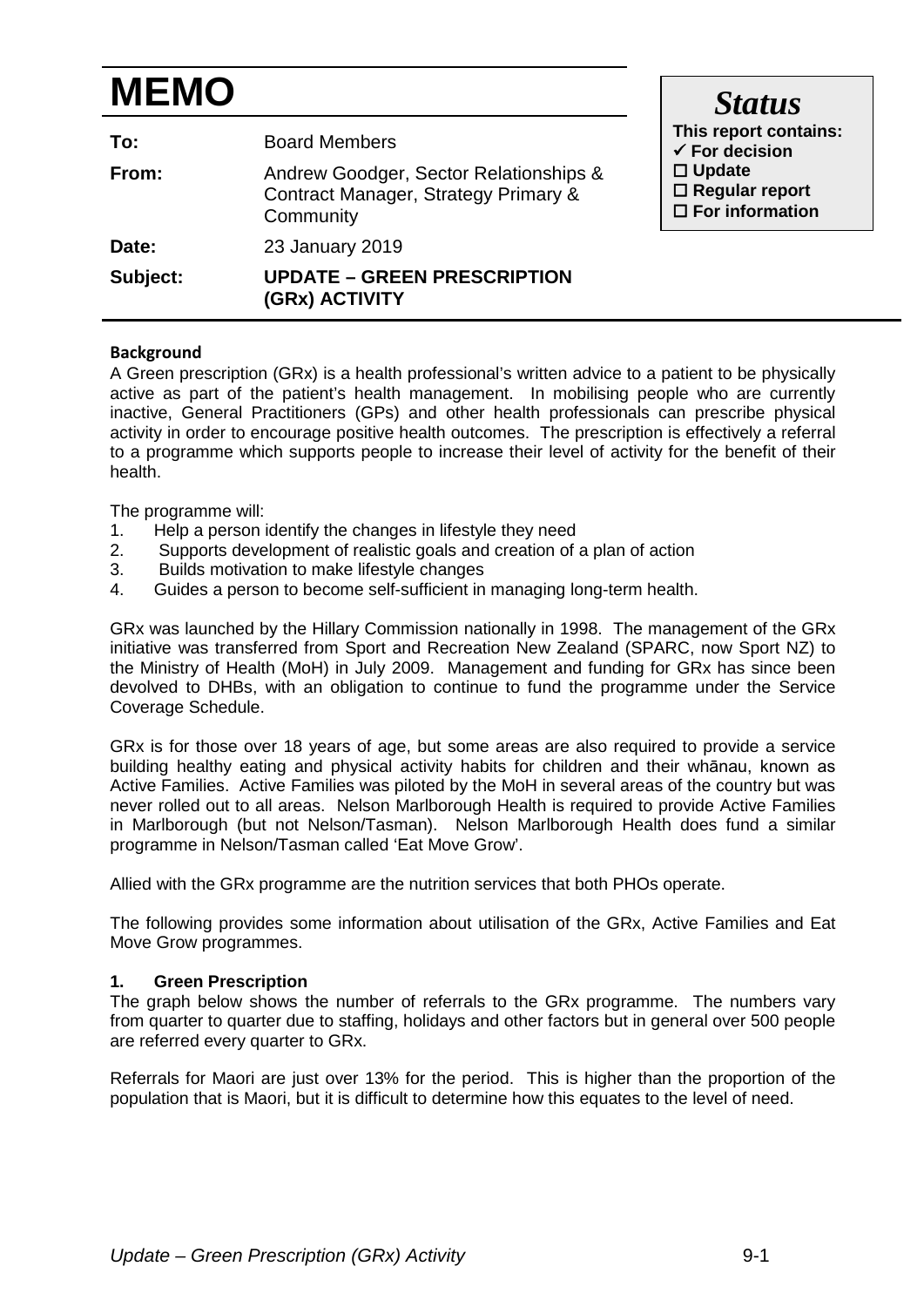

The majority of referrals come from General Practice, but PHO health services (such as the pain service) also refer as do secondary services and other NGOs. Some self referrals are received, although these are subsequently checked with General Practice.

The referrals are generally for those with long term conditions, but falls or fall risk are another reason for referrals.

Of the referrals, about 70% are actually engaging with the programmes.

#### **2. Active Families**

Active Families works with whole families, with the graph below showing the number of families engaged with the programme each quarter. Maori participation is just over 10%.



# **3. Eat Move Grow**

The graph below shows the number of families engaged with Eat Move Grow.